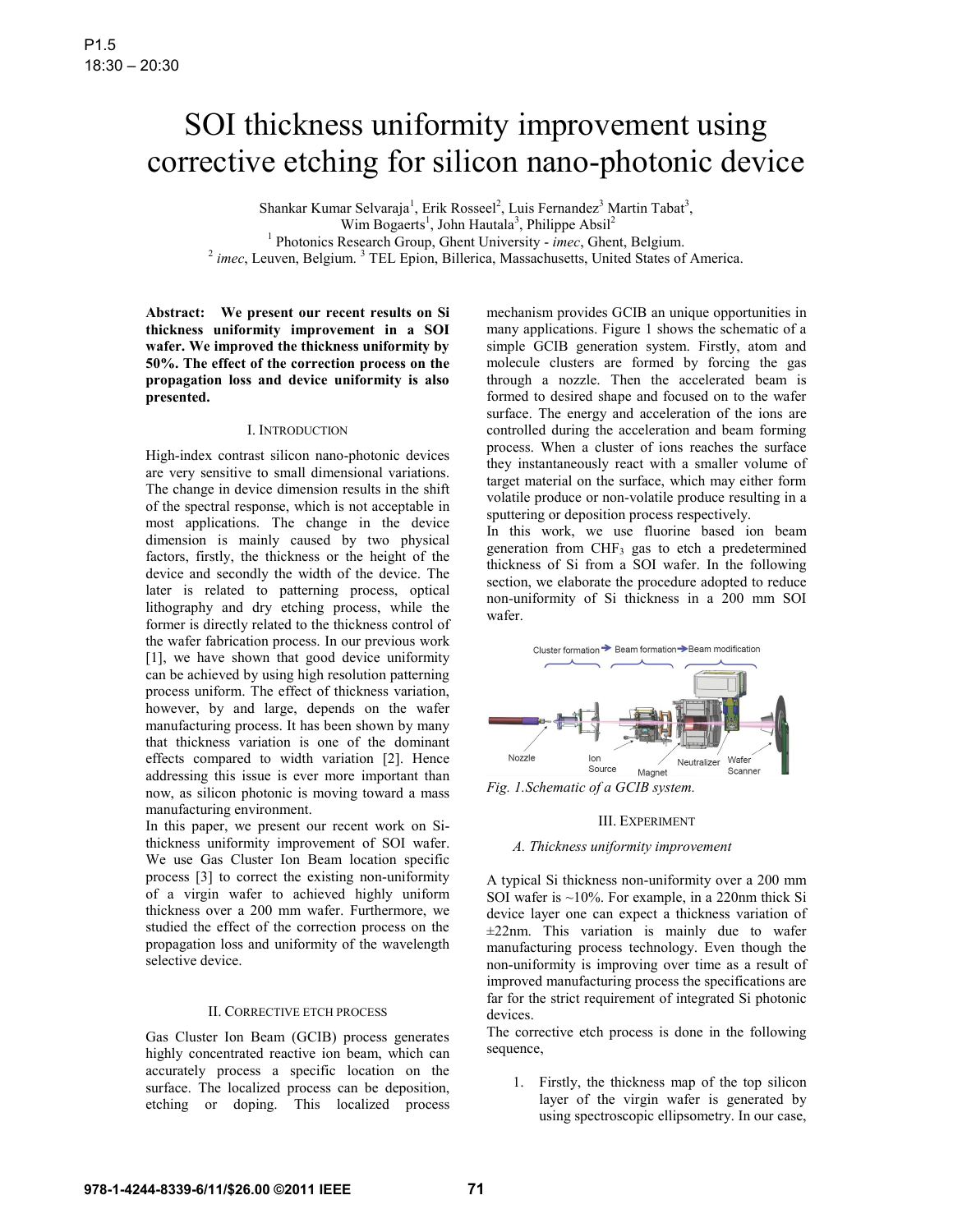we used 361 points over a 200 mm to capture a detailed map.

- 2. Based on the thickness map a corrective etch map is generated based on the target thickness.
- 3. Based on the correction map the etch process is applied on the wafer.
- 4. Finally, a dense 361 point corrected thickness map is collected again to access the uniformity after the correction process.

Figure 2a&b shows the thickness map of Si before and after a corrective etch process. And Table I show the measurement statistics. Based on the uncorrected thickness data we chose a target Si thickness of 200 nm. Since the correction process can only remove the material the target thickness has to be less than the minimum thickness (<218.95) nm) on the wafers. We used TEL Epion Ultra-Trimmer® system for the corrective etch process. The corrective etch was done using  $CHF<sub>3</sub>$  gas targeting a final thickness of 200 nm. The etch process was optimized to reduce physical and chemical damage to the Si surface.

The effect of corrective etch can be clearly seen from the wafer map in Fig. 2b and Table I. The mean thickness shows the accuracy of the optimized correction process used. We also clearly observe a substantial improvement in the thickness uniformity. The thickness non-uniformity  $(3\sigma)$  over a 200mm wafer has been improved from 6.08 % to 2.13 %. Similarly, we observed 53 % reduction in the wafer range.

| <b>TABLE</b> I                                |
|-----------------------------------------------|
| WITHIN WAFER THICKNESS STATISTICS             |
| 361 POINT MEASUREMENT OVER A 200 MM SOI WAFER |

|               | Before trimming | After trimming |
|---------------|-----------------|----------------|
| Mean (nm)     | 219.45          | 199.82         |
| Max(nm)       | 235.66          | 205.21         |
| $Min$ (nm)    | 214.98          | 194.23         |
| Range (nm)    | 20.68           | 10.93          |
| $3\sigma$ (%) | 5.7             | 2.7            |

# *B. Optical test devices and fabrication process*

In order to evaluate the material damage and uniformity of the devices, we used two types of test devices. Firstly, we used 450 nm wide single mode spiral waveguides with varying length (1, 2, 4 and 7 cm) to assess the damage created through propagation loss. In the same layer, we implemented two identical racetrack ring notch filter to study device uniformity. The resonators were formed by a racetrack ring with a bend radius of 5 µm and a straight section of 4 µm separated by a gap of 180 nm from the bus waveguide. Both the ring and bus waveguide width was kept at 450 nm. The filter was place 25  $\mu$ m apart, which can be used to study the short range uniformity.





*Fig. 2b. Thickness map after corrective etch.*

The devices were fabricated in the SOI wafer which went through the corrective etch process where the top Si thickness was 200 nm on top of 2000 nm buried oxide layer. The fabrication was done in a CMOS pilot line at *imec*, Leuven, Belgium. We used an optimized 193nm optical lithography and dry etch process as described in [4] to obtain highly uniform devices within a die and over the wafer. Multiple dies were printed over the wafer with identical optical lithography process yielding nominally identical dies/chips.

## IV. OPTICAL CHARACTERIZATION AND DISCUSSION

The fabricated devices were optically characterized by coupling in TE polarized light from a broadband light source and measuring the output from the device through an optical spectrum analyzer. For in- and outcoupling we used shallow etch grating coupler [5].

 The propagation loss of the photonic wire was measured by cutback method, where the transmission spectrum of the wires with varying length was collected and the propagation loss was extracted by linear regression. We measured a propagation loss of  $~50$ dB/cm for TE polarized light (Fig. 3). This